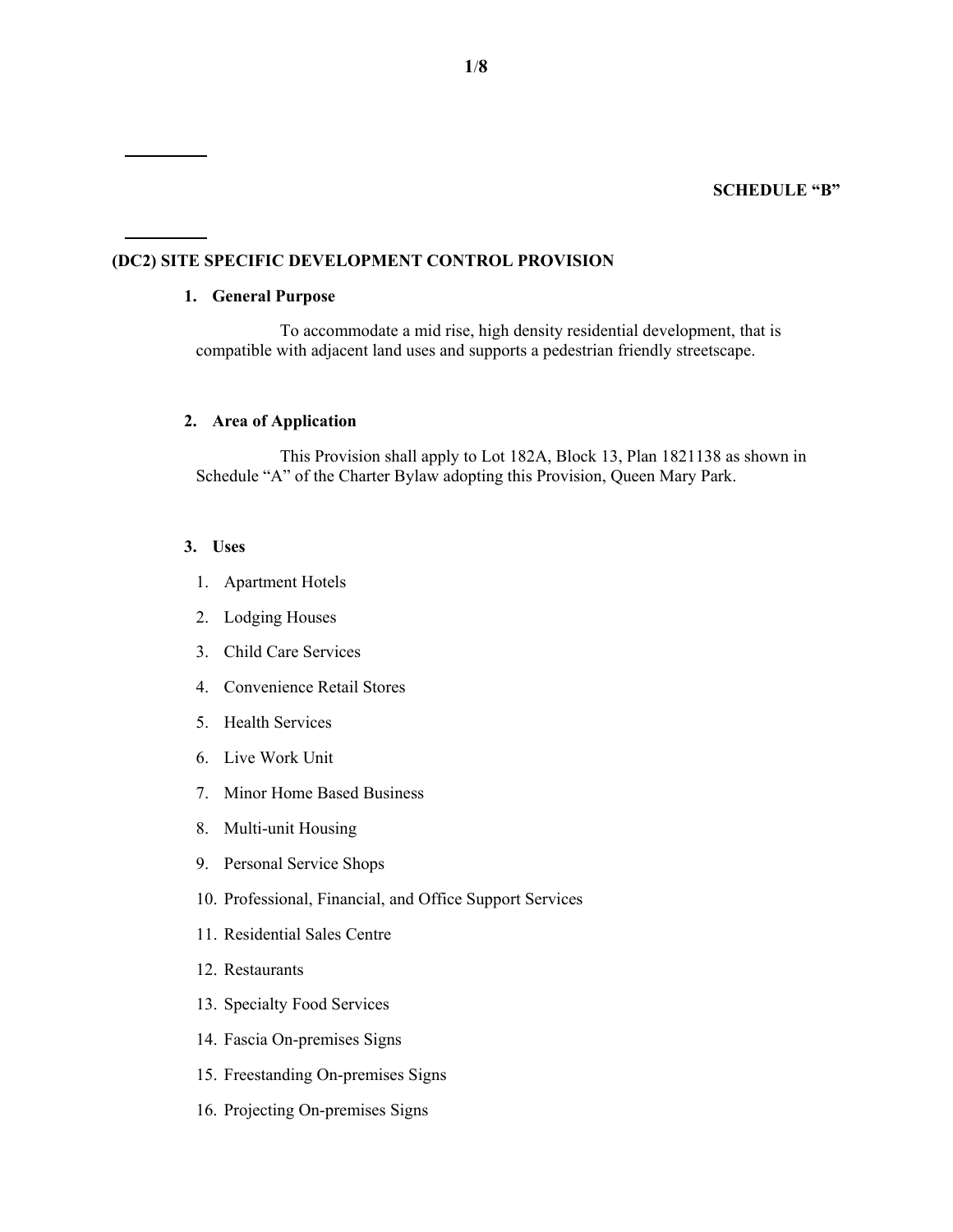17. Temporary On-premises Signs

# **4. Development Regulations for Uses**

- 1. Non-Residential and non-Residential-Related Uses shall be limited to the ground level Storey of the development.
- 2. Live Work Units shall be limited to the ground-oriented Dwellings.
- 3. Personal Services Shops shall not be developed as Body Rub Centres.
- 4. Residential Sales Centres shall be limited to the sale or leasing of on-Site condominium or rental Dwellings.
- 5. Restaurants shall be limited to  $120 \text{ m}^2$  of Public Space excluding exterior patio/deck space.
- 6. Specialty Food Services shall be limited to 48 m2 of Public Space excluding exterior patio/deck space.
- 7. Signs:
	- a. Signs shall comply with Schedule 59B of the Zoning Bylaw.
	- b. Temporary On-premises Signs shall be limited to project advertising associated with a Residential Sales Centre and shall not include trailer mounted Signs or Signs with changeable Copy.
	- c. The Development Officer shall have regard for visual harmony and the compatibility of the proposed Sign with the architectural character and finish of the development and with the design, location and appearance of other Signs on the development.

## **5. Development Regulations for Site Layout and Built Form**

- 1. The development shall be in general conformance with the attached Appendices to the satisfaction of the Development Officer.
- 2. The maximum Height shall be 23.0 m.
- 3. The maximum Floor Area Ratio shall be 3.2.
- 4. The maximum number of Dwellings shall be 120.
- 5. The minimum Setbacks for the building at ground level shall be:
	- a. 0.0 m from the north Lot line;
	- b. 4.5 m from the south Lot line
	- c. 3.5 m from the west Lot line; and
	- d. 0.0 m from the east Lot line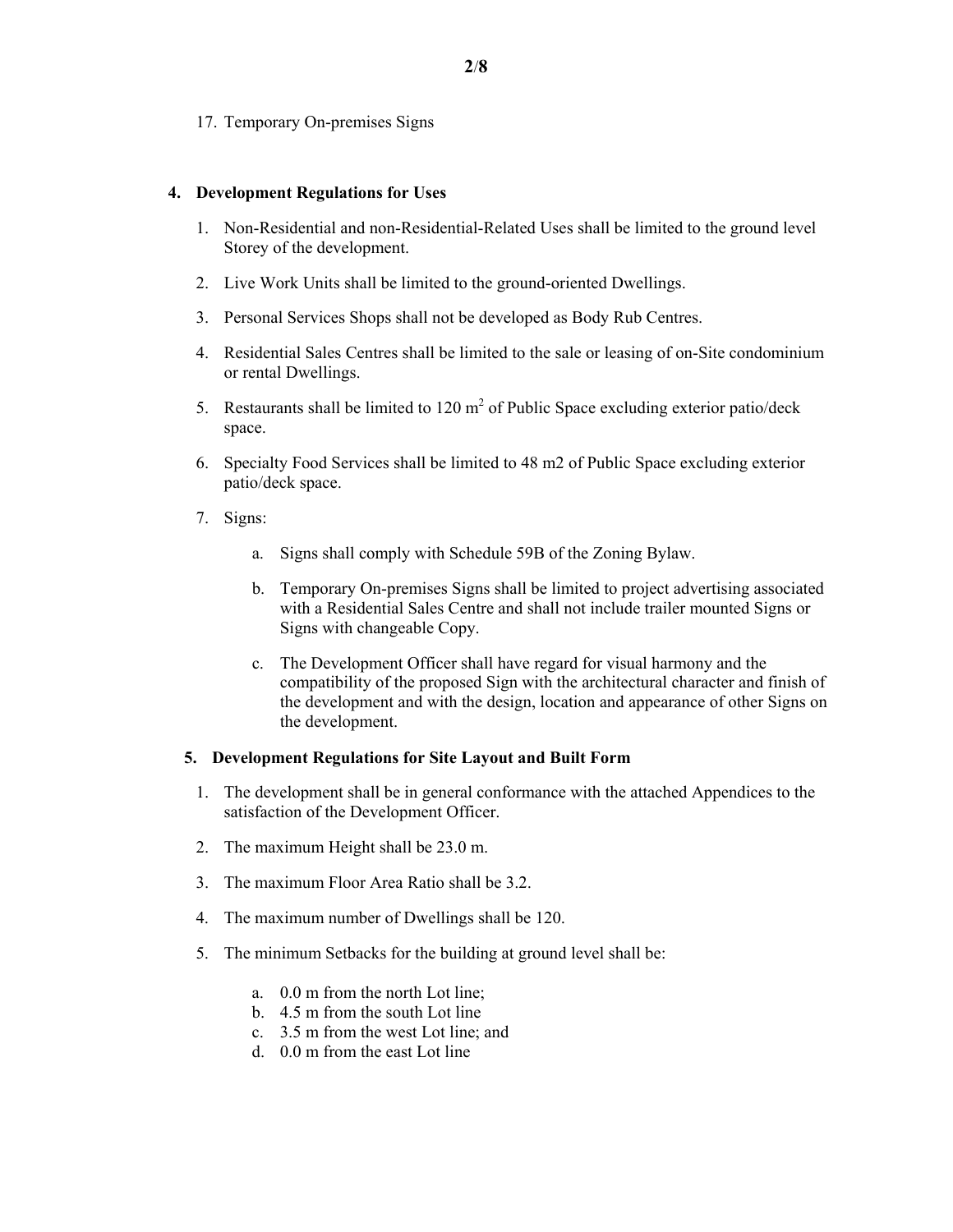- 6. Where the development includes Commercial Uses at ground level, the maximum Front Setback shall be 2.5 m to accommodate street related activities such as sidewalk cafés, colonnades, arcades, or plaza. The 2.5 m building Setback shall not be used exclusively for Landscaping.
- 7. Where the development includes Residential Uses at ground level, the maximum Front Setback shall be 4.5 m to allow physical separation from the abutting street for the Dwelling units provided this Setback accommodates patios, courtyards, terraces, or other private amenity space directly associated with the abutting Dwelling unit. The 4.5 m building Setback for Residential Uses shall not be used exclusively for Landscaping.
- 8. Any portion of a building exceeding a Height of 18.5 m shall be setback a minimum of:
	- a. 4.5 m from the north Lot line,
	- b. 7.5 m south Lot lines;
	- c. 5.5 m from the west Lot line;
	- d. 2.0 m from the east Lot line.
- 9. The portions of the Parking Garage below ground level shall not be subject to any Setbacks and may extend to all Lot lines provided there is sufficient soil capacity to support any required Landscaping, to the satisfaction of the Development Officer.

## **6. Development Regulations for Building Design and Features**

- 1. All building Facades shall have consistent and harmonious exterior finishing materials.
- 2. The development shall incorporate design elements to reduce the perceived mass and add architectural interest, including articulation of the Façades, using a defined pattern of projections and/or recessions and a variety of exterior building cladding materials and colours;
- 3. The building shall be finished with high quality, durable materials. The use of stucco as a finishing material is not permitted below the fifth Storey of the building. The use of stucco above the fifth Storey shall be limited to a maximum of 15% of the exterior surface area of the building.
- 4. The development shall maximize the use of glass and glazed window wall systems, brick, stone, architectural concrete, and/or precast coloured concrete. The contextual fit, design, proportion, quality, texture and application of various finishing materials shall be to the satisfaction of the Development Officer.
- 5. Entrances for non-Residential Uses shall be clearly differentiated from entrances to Residential Uses through distinct architectural treatment to the satisfaction of the Development Officer.
- 6. The development shall incorporate a prominent front entrance for Residential Uses facing 105 Avenue NW through distinct architectural treatment to the satisfaction of the Development Officer.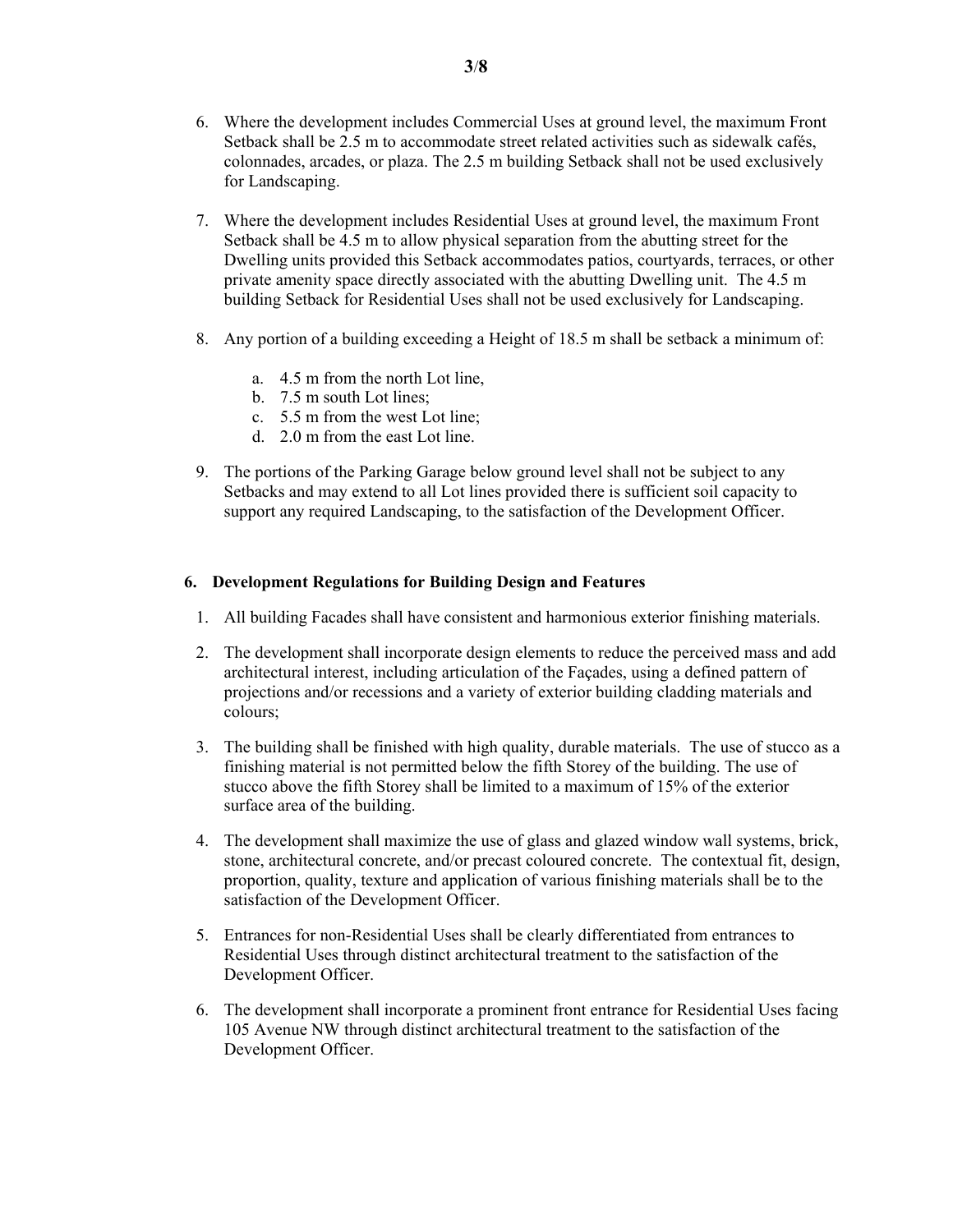- 7. Where a Dwelling unit is provided at ground level abutting a public roadway, other than a lane, the principal entrance to the unit shall have direct external access to the adjacent public sidewalk.
- 8. At least 80% of the floor elevation of the ground level shall not exceed the elevation of the abutting public sidewalk by more than 0.6 m, at the property line.
- 9. Main building entrances for any Use shall be designed for universal accessibility. Level changes from the sidewalk to entrances of buildings shall be minimized. Sidewalk furniture and other elements shall be located out of the travel path to ensure they are not obstacles to building access.
- 10. Apartment Housing developments in this Precinct should incorporate 100 percent visitability and 10 percent adaptable suites to ensure universal accessibility.
- 11. A weather protection element in the form of a canopy or other architectural element above the main Residential entrance and non-residential entrances facing 105 Avenue shall be provided to create a comfortable environment for pedestrians.
- 12. Projections into the required setbacks shall be provided as per the zoning bylaw, except that:
	- a. Platform Structures in the form of balconies shall be allowed project up to the north, east, and west Lot lines; and
	- b. Platform Structures in the form of balconies shall not exceed 0.50 m into the required south Setback.
- 13. Ground level Non-Residential Uses shall provide a minimum of 60% of the building Façade as transparent, nonreflective, untinted, and unobscured glazing that allows viewing in and out of the Use to the satisfaction of the Development Officer. The bottom of the glazing shall not be higher than 0.5 m above Grade and the top of the glazing shall not be lower than 2.5 m above Grade. Linear Frontage shall be measured as the horizontal plane at 1.5 m above Grade.
- 14. Development shall have regard for the interface between buildings in this Precinct and existing development immediately to the south. The contextual fit and application of various finishing materials such as glazing, and landscape features shall be to the satisfaction of the Development Officer.
- 15. A maximum of 10% of the first Storey glazing may be covered by Signs. The remainder of the glazing shall remain free from obstruction.
- 16. All mechanical equipment, including roof mechanical units, and surface level venting systems shall be concealed by screening in a manner compatible with the architectural character of the building, or concealed by incorporating it within the building. Ground level vents shall be oriented away from adjacent Sites, or on-Site amenities or pedestrian circulation areas.

## **7. Development Regulations for Parking, Loading, Storage and Access**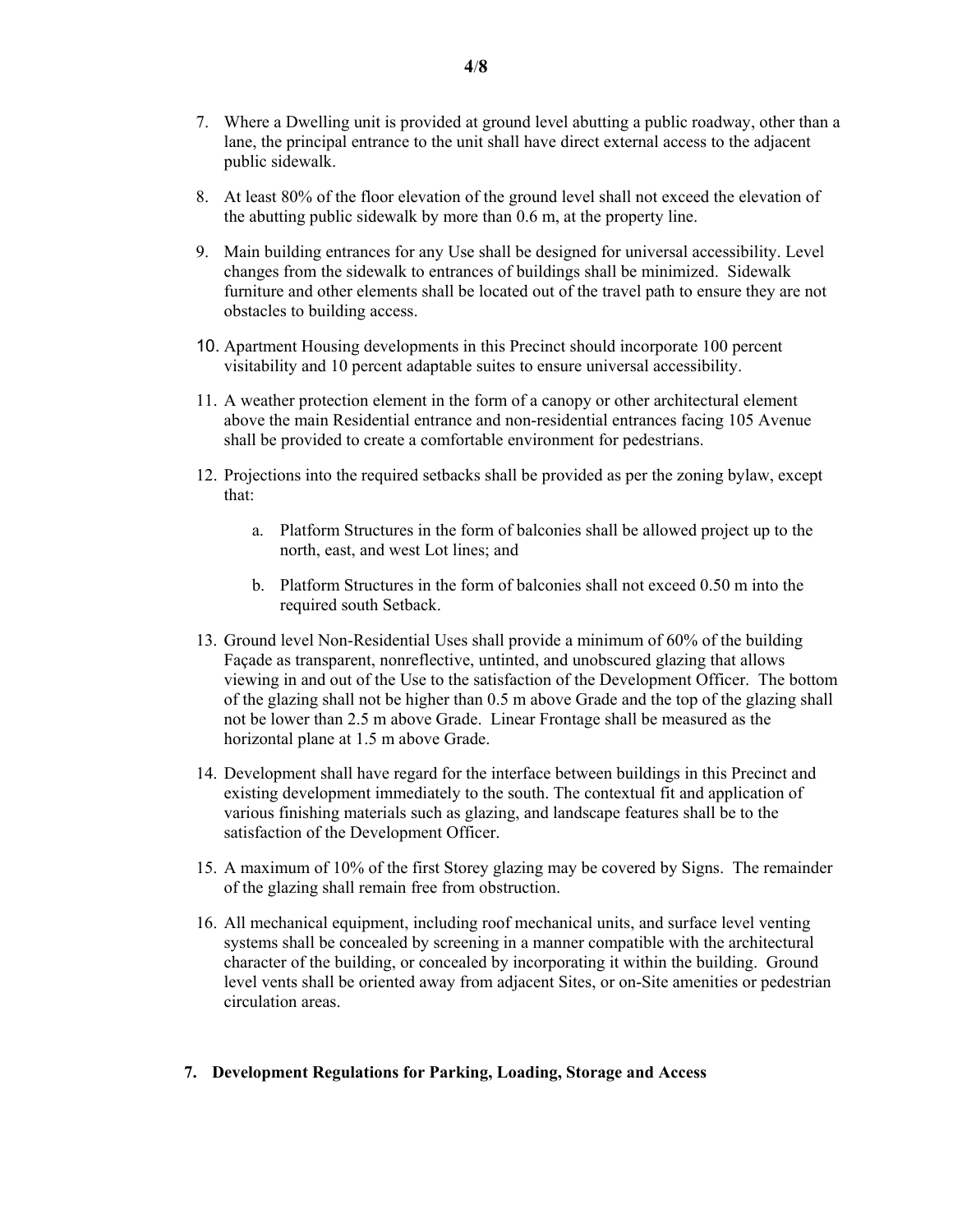- 1. Vehicular access and egress from 105 Avenue must be in accordance with the 105 Avenue Corridor Study and to the satisfaction of the Development Officer in consultation with Subdivision and Development Coordination (Transportation).
- 2. All vehicular parking shall be provided in an underground Parking Garage.
- 3. Adequate sight lines shall be maintained for vehicles entering and exiting the Parking Garage, to the satisfaction of the Development Officer in consultation with Subdivision and Development Coordination (Transportation).
- 4. Entrances to the Parking Garage shall minimize the physical and visual impact of the entrances and doors to 105 Avenue NW, to the satisfaction of the Development Officer.
- 5. Vehicular parking shall be provided as per the Zoning Bylaw, except that:
	- a. a maximum of 78 on-site vehicular parking spaces, including visitor parking spaces, shall be provided.
	- b. Non-Residential Uses may be shared with spaces for visitor parking spaces for Residential Uses.
	- c. there shall be no on-site vehicle loading facilities.
- 6. Bicycle Parking facilities shall be provided at a minimum rate of 0.50 spaces per Dwelling, in the underground Parking Garage or in another secure location within the building that is easily accessible to cyclists via access ramps, or a route through the building which facilitates easy and efficient transportation of bicycles.
- 7. Vertical or stacked racks may be used to satisfy bicycle parking requirements if it can be demonstrated that they can be safely and efficiently used.
- 8. Waste collection, storage areas, and loading shall be located within the building, accessed from the 105 Avenue NW, and screened from view from the abutting roadway and shall be designed to the satisfaction of the Development Officer in consultation with Waste Management Services, Subdivision and Development Coordination (Transportation) and City Operations.

# **8. Development Regulations for Landscaping, Lighting and Amenity Areas**

- 1. Amenity Areas shall not be required.
- 2. A detailed Landscape Plan for the Site, prepared by a Landscape Architect registered with the Alberta Association of Landscape Architects (AALA), including all existing and proposed utilities and off-Site streetscape improvements within the road right-of-way shall be submitted as part of a Development Permit application for review and approval by the Development Officer.
- 3. The Landscape Plan must indicate the coordination between development on the subject Site and 105 Avenue NW, in accordance with the 105 Avenue NW Corridor Study.
- 4. The following shall apply and be shown on the required Landscape Plan: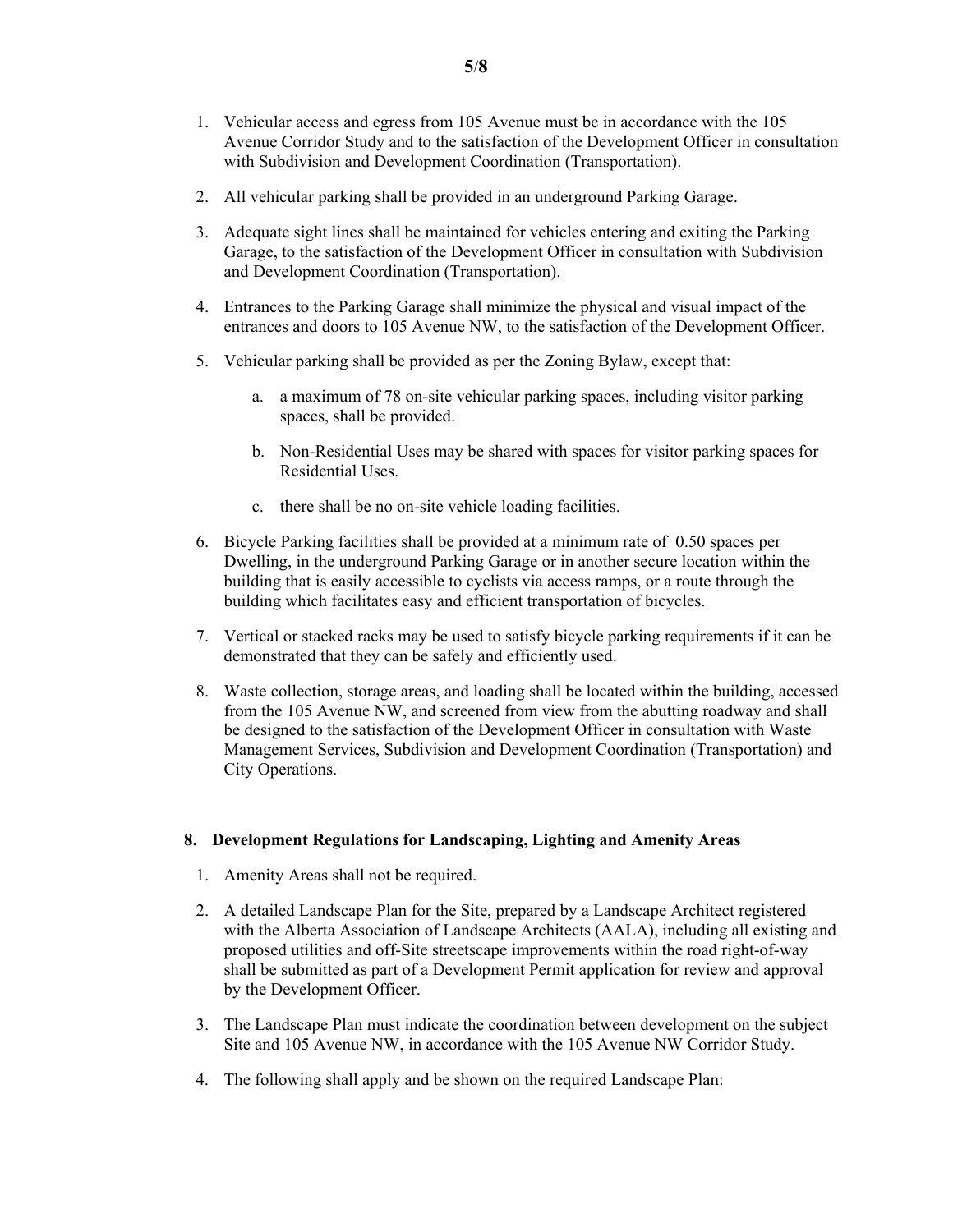- a. Landscaping shall use plant materials that provide colour throughout the year to enhance appearance during winter months;
- b. Landscaping Plans shall incorporate native and/or drought tolerant species into the Landscaping design;
- 5. At ground level:
	- a. where Setbacks are provided in front of active Commercial Uses fronting onto 105 Avenue NW, there shall be an enhanced pedestrian experience and a public realm through the use of landscaping and paving materials with a finish and pattern that complement and provide a seamless transition with the adjacent streetscape, to the satisfaction of the Development Officer; or
	- b. where Setbacks are provided in front of Residential Uses fronting onto 105 Avenue NW, a transition area shall be provided from public to private property using landscape features such as decorative fencing, change in grade, shrub beds, planters, rock gardens and/or other built elements, to the satisfaction of the Development Officer.
- 6. a 1.83 m fence shall be provided along the entire length; of the west Lot line except within 1.5 m of 105 Avenue NW; and
- 7. Decorative and security lighting shall be designed and finished in a manner consistent with the architectural theme of the development and shall be provided to ensure a well-lit and safe environment for pedestrians, to accentuate architectural elements, and to provide additional lighting for the 105 Avenue NW.
- 8. Exterior lighting associated with the development shall be designed such that it has no negative impact on an adjacent property.
- 9. Night-time light pollution shall be reduced by avoiding over-illumination of the development and by using exterior lighting fixtures that are full cut-off in design which direct light downward, to ensure illumination does not extend beyond the boundaries of the development Site.

## **9. Other Regulations**

- 1. Buildings shall be designed through their massing and location, to avoid adverse microclimatic effects such as wind tunnelling, snow drifting, rain sheeting, shadowing, and loss of sunlight, both on and off-site. The Development Officer may require the submission of a Wind Impact Statement or Study, and/or a Sun Shadow Impact Study to determine that proposed development achieves these objectives.
- 2. Prior to the issuance of a Development Permit for the principal building, a Crime Prevention Through Environmental Design (CPTED) Assessment shall be provided to the satisfaction of the Development Officer to ensure that the development provides a safe urban environment in accordance with the guidelines and principles established in the Design Guidelines for a Safer City (City of Edmonton 1995).
- 3. Prior to the issuance of a Development Permit for: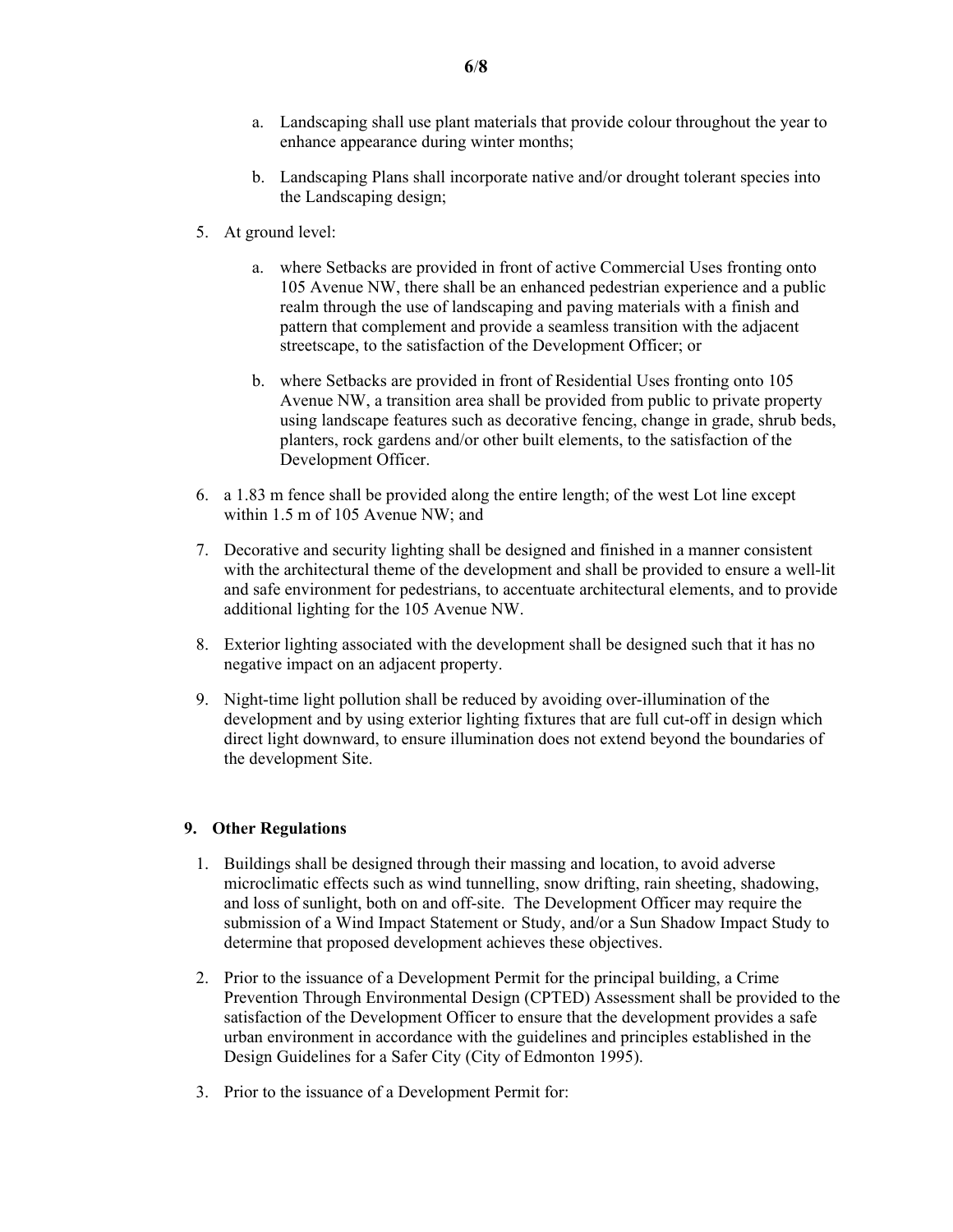- i. a building that contains 12 or more Dwelling units; or
- ii. a building that contains less than 12 Dwelling units, but is part of a Site with 12 or more Dwelling units in total;

the Development Officer shall ensure a signed agreement has been executed between the City and the owner, requiring the owner to provide the City, at the time of each Development Permit approval, the option to purchase up to 5% of the proposed number of Dwelling units (rounded to the nearest Dwelling unit) in each building with Dwelling units, at 85% of market value or the equivalent value as cash in lieu (at the discretion of the owner) to the City. The City may exercise its option to purchase only in respect of Dwelling units that are individually titled.

## **4. Public Improvements and Contributions**

- 1. As a condition of the Development Permit for construction of the principal building, the owner shall enter into an Agreement with the City of Edmonton for off-Site improvements necessary to serve the development. The Agreement shall include an engineering drawing review and approval process. Improvements shall be constructed at the owner's cost and shall be designed to the satisfaction of the Development Officer in consultation with Subdivision and Development Coordination (Transportation), City Operations, Integrated Infrastructure Services, EPCOR Water Inc., Drainage, and others as required. Improvements to address in the Agreement shall include, but are not limited to:
	- a. The owner shall be responsible for the costs of the required streetscape improvements to the portion(s) of road right(s)-of-way abutting a Site (from private property line to the new curb) that are identified by the 105 Avenue Corridor Study, and/or identified by the Community Services, Planning and Development, or Transportation Departments as part of the development. These streetscaping improvements may include, but are not limited to, new sidewalks, streetlights, boulevard landscaping, boulevard trees, street furniture, and/or the relocation of utilities underground.
	- b. The owner, when deemed necessary, shall be responsible for analyzing a portion of the sewer system affected by the development Site to determine sewer servicing and upgrading requirements to the satisfaction of the Drainage Services Branch of the Asset Management and Public Works Department. In addition, costs for relocating/abandoning sewer lines as a result of street/lane closures will be the responsibility of the owner.
	- c. The owner shall prior to the issuance of a Development Permit, except for Development Permits for demolition, excavation, shoring or signage, the applicant shall submit documentation that demonstrates, to the satisfaction of the Development Officer in consultation with Fire Rescue Services and EPCOR Water Services, that the fire flows and water servicing to the Site will be adequate for the proposed building and construction type, and be in accordance with the City of Edmonton Design and Construction Standards. The Development Officer shall verify that any infrastructure upgrades or systems required to ensure these standards are met shall be implemented in the design of the building and/or through off-site improvements.